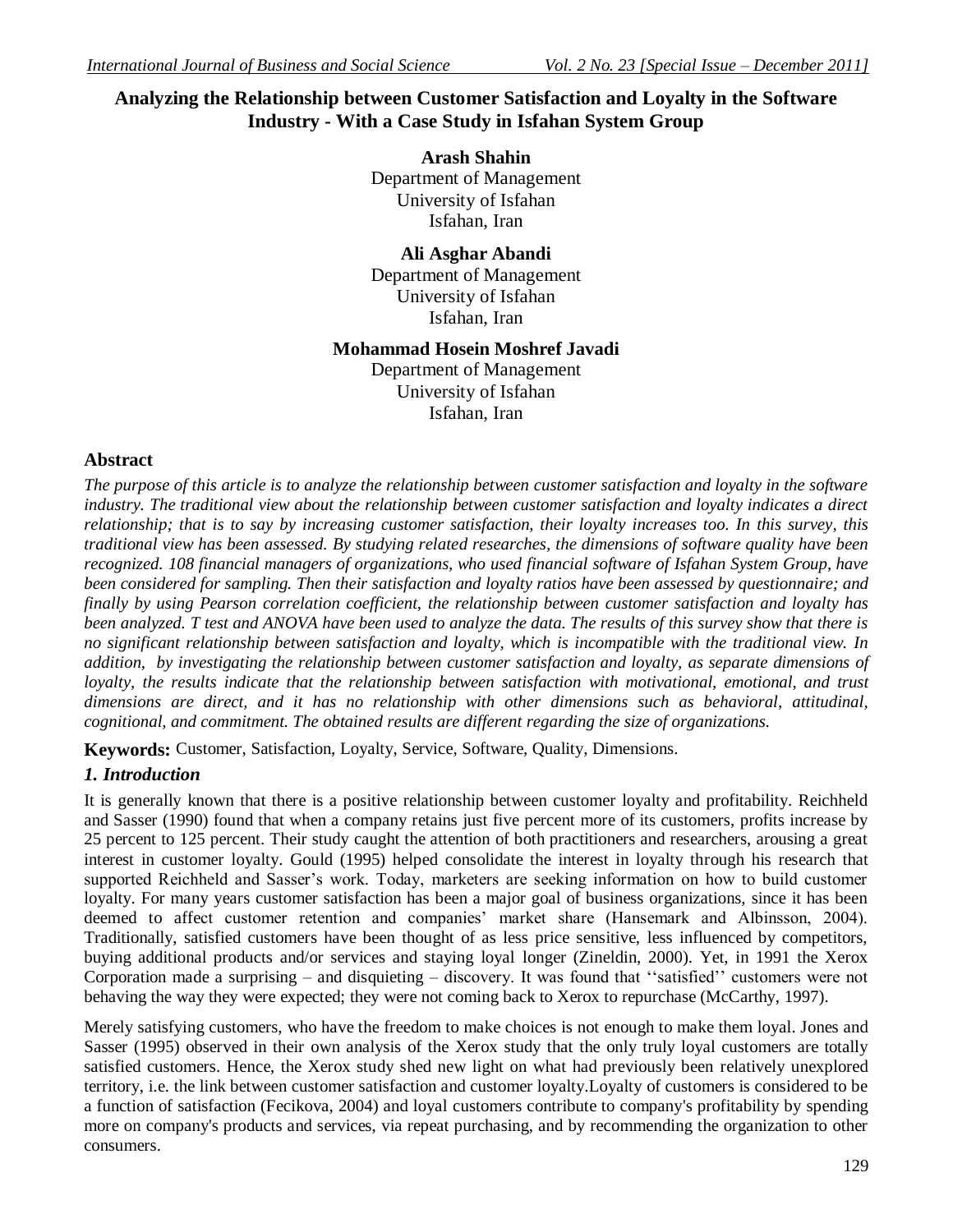Customer satisfaction has attracted very much attention in all areas of manufacturing. In an increasingly competitive and dynamic environment, greater attention continues to be paid on customer relationships and satisfied customers. For companies, customer satisfaction is an effective way to differentiate themselves from the competitors as well as one of the key issues in their efforts towards improving quality. A high quality software system is one of the essential attributes of high confident computer systems. Any malfunction of the software systems can cause great inconvenience, even a disaster to the users. A high confidence system is a system which meets the standard of software quality. Software quality assurance plays an essential role in the development of such software systems. Measurement of the software quality includes the measurement of in-house developments and a selection of vendors' products (Yuen and Lau, 2011). In the following, the dimensions of software quality as effective indicators of customer satisfaction are introduced, and then these dimensions are assessed by using the questionnaire of customer satisfaction and loyalty, and finally the relationship between customer satisfaction and loyalty is surveyed, discussed and major conclusions are made.

## *2. Customer loyalty*

Loyalty has been defined as repeat purchase behavior led by favorable attitudes or as a consistent purchase behavior resulting from the psychological decision-making and evaluative process. According to Walsh et al. (2008), three popular conceptualizations of loyalty exist as an attitude that leads to a relationship with the brand; as expressed in terms of revealed behavior; and as buying moderated by individual characteristics, circumstances, and/or the purchase situation. Oliver (1997), defined loyalty as a deeply held commitment to re-buy or repatronize a preferred product or service consistently in the future, which causes repetitive same-brand or samebrand set purchasing, despite any situational influences and marketing efforts that might cause switching behavior. Customer loyalty has been defined as a construct that measures the probability that the customer will return and is ready to perform partnering activities such as referrals (Cater and Cater, 2009). Sudhahar et al. (2006) addressed the SERVLOYAL constructs into seven dimensions for scale construction process as behavioral dimension; attitudinal dimension; cognitive dimension; conative dimension; affective dimension; trust dimension; and commitment dimension.

### *3. Customer satisfaction*

Customer satisfaction is mainly derived from the physiological response with the perceptual difference gap between expectation before consumption and practical experience after consumption of service or products. It implies an accumulated temporary and sensory response. Therefore, under such a specific consumption setting, it frequently influences the overall attitude and decision-making when customers purchase products or service (Lee et al., 2010). Anderson and Srinivasan (2003) assessed consumer satisfaction categorized into five dimensions of overall satisfaction, customer favorite, customer loyalty, customer recommendation and priority option. Understanding customer satisfaction will facilitate companies to maintain customer satisfaction to products or services. As such, inferior products or services can be improved to allow customers with wonderful impression. (Anderson and Srinivasan, 2003)

## *4. Software quality*

IEEE (1991) defined software quality as the degree to which a system, component, or process meets specific requirements; and the degree to which a system, component, or process meets customer or user needs/expectations. IEEE (1991) defined software quality assurance as a planned and systematic pattern of all actions necessary to provide adequate confidence that an item or product conforms to actions necessary to provide adequate confidence that an item or product conforms to established technical requirements; and a set of activities designed to evaluate the process by which the products are developed or manufactured.

There are various quality models. Khan et al. (2006) and Khosravi and Gueheneuc (2004) reviewed the hierarchical and non-hierarchical models of software quality attributes such as Factor–Criteria–Metric's Model, McCall's Model, Boehm's Model, FURPS and Dromey's Model.

Issac et al. (2006) in their studies, made an attempt to identify the critical factors of software quality from the perspective of customers. These factors are described in the following:

a. Functionality

- Correctness: Degree to which the software is error-free.
- Security/Integrity: Extent to which unauthorized access to the software is prevented.
- Instrumentation: Extent to which the program can identify errors that occur.
- Installability: Ease with which the software can be loaded on the machine.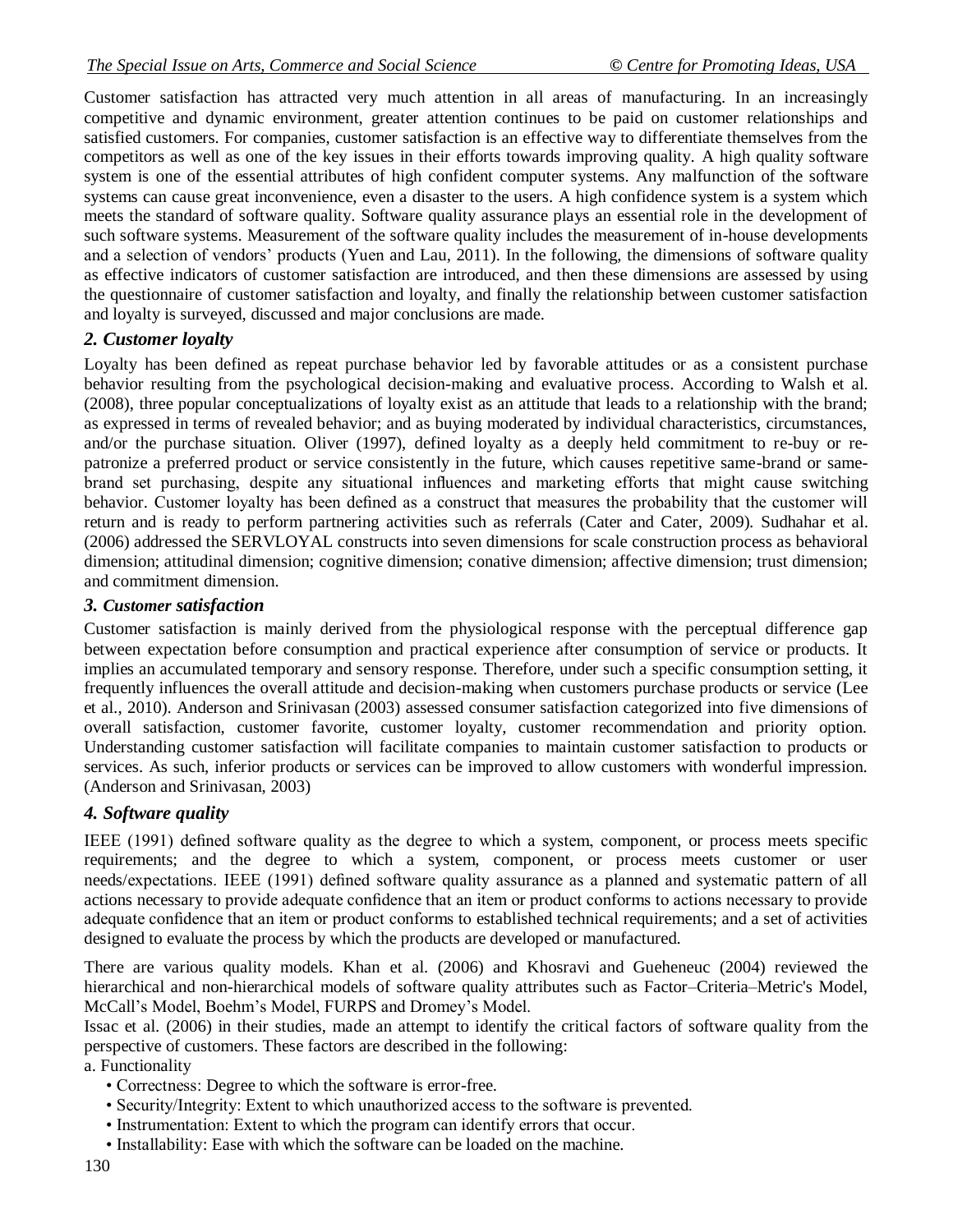## b. Reliability

• Error Tolerance: Ability to prevent (or minimize) damage, when an error is encountered during the execution of a program.

c. Usability

• User-friendliness/learnability: Ease with which the usage of the software can be learned on your own. d. Efficiency

- Availability: The degree to which the software is operational for its intended use.
- Resource Consumption: The memory-space requirement for loading the software.
- e. Maintainability
	- Expandability: Ease with which the software can be upgraded.
	- Modifiability: Ease with which changes can be made in the event of a failure or occurrence of error.
- f. Portability
	- Portability: Ease with which the software can be operated on different operating systems.
- g. Documentation
	- Extent to which all processes are standardized and documented by the developers.
- h. Service
	- Extent to which right services are provided at the right time, as promised, by the software supplier.
- i. Aesthetics
	- The degree to which the software is appealing (attractive) to the customer.

## *5. Various aspects of the relationship between satisfaction and loyalty*

According to literature review, performed studies on satisfaction and loyalty are divided into three categories. The first category is derived from service management and study on the satisfaction and loyalty relationship is performed generally and in organizational level. Satisfaction is the background of loyalty that impacts on organizational profitability. The second category has concentrated on personal level and has studied maintaining customer based on second time buying intention. These factors have an important failure because of the existing difference between one's desire and his/her behavior. The second category claims that loyalty is affected by satisfaction even if their relationship is not logical. The third category that forms a few, concentrates on satisfaction and loyalty relationship in personal level based on real buying data. Their findings indicate a weak or unimportant relationship between repeated buying behavior (loyalty) and satisfaction (Bodet, 2008). Davis et al. (2007) suggest that the behavioral relationship between satisfaction and loyalty is not a linear one and has two levels of crises threshold. Figure 1 shows that when satisfaction reaches above the level of certain threshold (trust zone), buying behavior increases rapidly. When satisfaction decreases to lower threshold (defection zone), buying behavior decreases rapidly. Between threshold levels (consideration zone), buying behavior is constant. They believe that satisfaction should be high enough to stimulate behavioral loyalty, or it should be low enough to reduce it.

## *6. Research methodology*

In this survey, in order to identify software quality dimensions associated literature has been reviewed. These dimensions are used as the most important indicators and factors of software quality to assess customer satisfaction. By studying theoretical texts, the most important dimensions of loyalty have been identified and have been used by the researcher. By using standard questionnaire, customer satisfaction ratio is assessed based on each of the software quality dimensions, and to assess customer loyalty ratio in this respect, standard questionnaire has been used. Statistical population of this survey includes 153 financial managers of organizations that have used products and services of Isfahan System Group (ISG), i.e. financial software. Regarding statistical population under survey and according to the Krejcie and Morgan's Table, the desired sample is determined as 108 people. Because of dissimilarity of population the sampling method is classified as probable sampling. Thus, regarding the fact that in the desired population, 25 small organizations, 81 medium organizations, and 46 large organizations exist, the samples include 17 small organizations, 58 medium organizations, and 33 large organizations (altogether 108 people), respectively. The organizational size is also based on the number of staff of organization, i.e. organizations with under 50 people is considered as small, with between 50 to 500 people is considered as medium, and with more than 500 people is considered as large. Selecting financial managers as the representatives of organizations is because of their impacts on choosing and buying the software.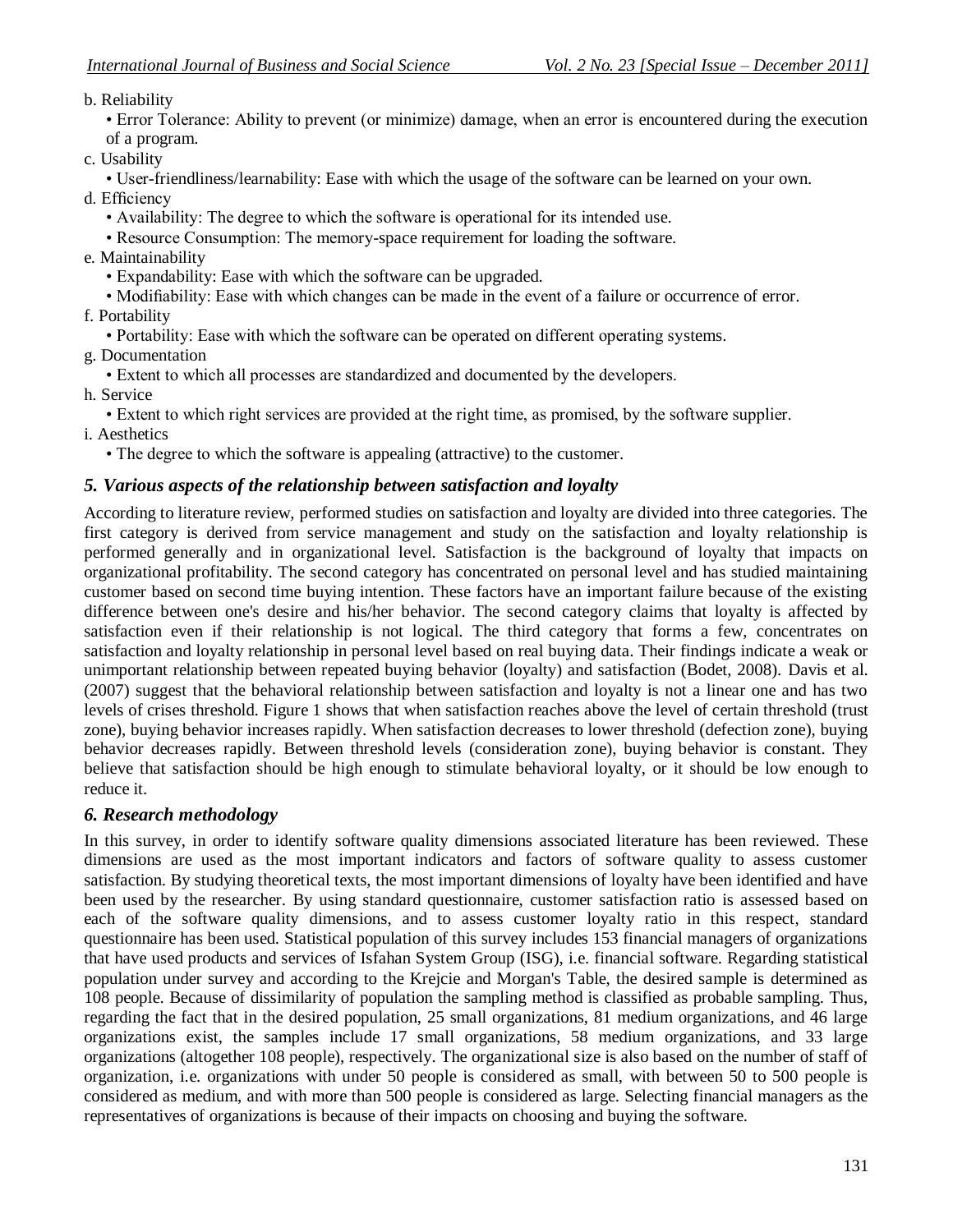However, satisfaction assessment questionnaire along with loyalty ratio assessment questionnaire are distributed to these 108 people. In these questionnaires, Likert's five scale in which 1 means completely disagree and 5 means completely agree, has been used. Demographic variables of questionnaires include number, age, academic degree, and working experience of staff of the organization. To review and analyze satisfaction and loyalty relationship, Pearson correlation coefficient has been used. Also, for comparing the mean value of one population, one sample t-test and for comparing the mean values of several populations ANOVA have been used.

### **6.1. Research assumptions**

In this survey, one major hypothesis together with 12 sub hypotheses are determined as follows:

1) There is no significant relationship between customer satisfaction and customer loyalty in ISG;

2) There is no significant relationship between satisfaction and loyalty of major customers of large size organizations;

3) There is no significant relationship between satisfaction and loyalty of major customers of medium size organizations;

4) There is no significant relationship between satisfaction and loyalty of major customers of small size organizations;

5) There is no significant relationship between satisfaction and behavioral loyalty of customers of ISG;

6) There is no significant relationship between satisfaction and attitudinal loyalty of customers of ISG;

7) There is no significant relationship between satisfaction and cognitive loyalty of customers of ISG;

8) There is no significant relationship between satisfaction and conative loyalty of customers of ISG;

9) There is no significant relationship between satisfaction and affective loyalty of customers of ISG;

10) There is no significant relationship between satisfaction and trust loyalty of customers of ISG;

11) There is no significant relationship between satisfaction and commitment loyalty of customers of ISG;

12) The mean difference of loyalty between customers of large, medium, and small organizations is not significant; and

13) The difference of loyalty dimensions between customers of large, medium, and small organizations is not significant.

## *7. Findings*

Pearson correlation coefficient is used to assess existence of relationship between customer satisfaction and loyalty. Table 1 shows the results. As it is observed, the significant level is higher than the error level (pvalue<0.05) and therefore, the first hypothesis, which is the major one is approved. This analysis is repeated for large, medium, and small organizations. Table 2 addresses the correlation coefficients of customer satisfaction and loyalty variables of customers of ISG for each of the large, medium, and small organizations. As it is observed, there is only a significant relationship between customer satisfaction and loyalty in medium organizations. In the following, the research hypotheses related to the relationship between satisfaction and each of the customer loyalty dimensions are investigated. In Table 3, the result of investigating the relationship between satisfaction and loyalty dimensions are addressed by Pearson correlation coefficient.

Regarding the results, only motivational, emotional, and trust dimensions of loyalty have significant relationship with customer satisfaction of ISG, and the rest of loyalty dimensions do not have significant linear relationship with customer satisfaction. In Table 4, the mean values of loyalty variables with respect to organizational size are compared and analyzed using ANOVA. As it is observed, the mean values of groups in all loyalty dimensions are different from each other and it is only the total loyalty that is equal in all of the three groups. In order to find the place of difference, the Tukey post hoc test is used. The results of this test for loyalty dimensions are presented in Tables 5 to 11. Regarding the results of Table 5, it can be mentioned that emotional loyalty of large and medium organizations does not have significant difference and their values are less than small organizations.

Regarding Table 6, the results of motivational loyalty are similar to emotional loyalty; the motivational loyalty of large and medium organizations does not have significant difference and motivational loyalty of small organizations is higher than the mentioned groups.

According to Table 7 in behavioral loyalty, large and medium organizations have the highest scores and difference of their values is not significant; on the other hand, small organizations significantly has less behavioral loyalty.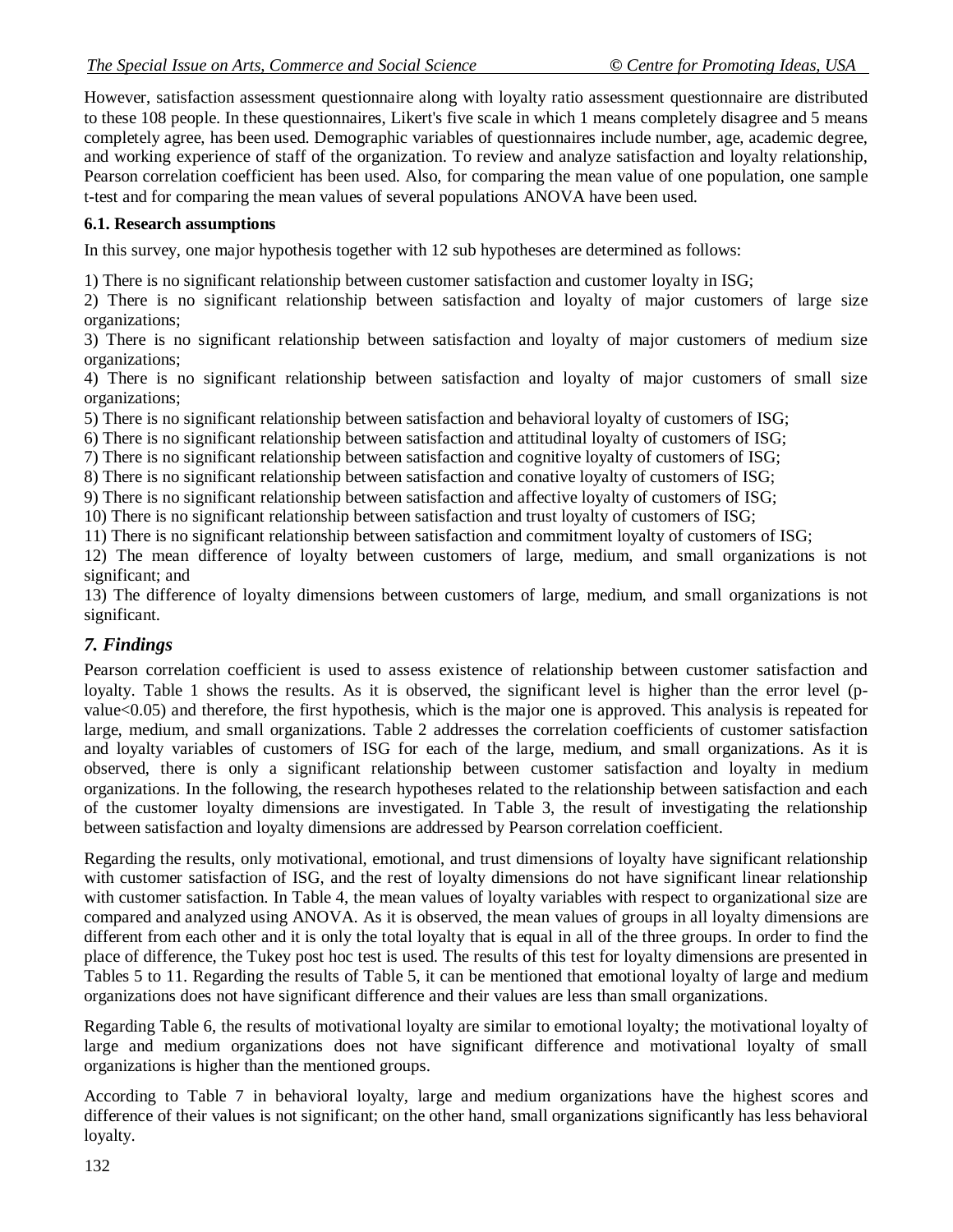The results in Table 8 indicate direct relationship between organizational size and attitudinal loyalty. Small organizations have lower attitudinal loyalty, while large and medium organizations have higher level of attitudinal loyalty. Regarding the results of Table 9, it is clear that cognitional loyalty of large and small organizations is located in one group and has higher value than small organizations. With respect to the results of Table 10, in trust dimension a significant difference can be seen in all of the three groups of large, medium, and small organizations and it can be stated that trust has a reverse relationship with organizational size, so that large organizations have the lowest level of trust, and small organizations have the highest level of trust. Regarding the results of Table 11, for the commitment dimension, large organizations have higher score than two other groups and their commitment mean value is significantly higher than that of medium and small organizations.

#### *8. Discussion and conclusions*

The aim of this survey was to analyze the relationship between customer satisfaction and loyalty. The results show a significant relationship between satisfaction of customers of ISG and their loyalty. Even after analyzing these results, regarding organizational size, only in organizations with medium size a weak significant relationship was observed, and in large and small organizations there were no linear relationship between the two variables. This result is compatible with the results of the investigation of Davise et al. (2007), Kotler and Armstrong (2010), and Jones and Sasser (1995). In this respect, this survey can be classified as the third category of classification of Henning-Thurau and Klee (1997), in which a weak/unimportant relationship between satisfaction and repeated buying behavior (loyalty) was been observed.

As the results indicate, customer satisfaction has significant relationship with some of the loyalty dimensions. These dimensions include emotional, motivational, and trust dimensions. As the nature of these dimensions indicates, they are due to customer satisfaction of products, services, and organization. Other loyalty dimensions that include attitudinal, behavioral, cognitional, and commitment are somehow indicators of customer understanding and recognition of products, services, and organization that results in creating customer commitment and repeated buying. These dimensions do not have significant relationship with customer satisfaction. Thus, it can be said that satisfaction impacts on customer's feelings towards an organization and its products, but it cannot be a factor that makes customers loyal and committed towards organization.

The results show that in small organizations, emotional, motivational, and trust loyalty have more suitable condition than large and medium organizations, but in other dimensions the case is reverse. Thus, it can be argued that customers' concept of the services they take from ISG, regarding the organizational size is different. It should be mentioned that the ratio of taken services (i.e. observing and occurrence of error in the system) in small organizations is greatly lower than large and medium organizations, and the time for solving occurred problems in these organizations regarding less complexity and more simplicity of their processes is greatly lower than other organizations; this can be an effective factor on customer's feelings towards organization and staff of ISG. The large and medium organizations in other dimensions have more suitable condition than small organizations, and this means that these organizations consider ISG as a valid and reliable organization for meeting their future needs and perhaps as a commercial partner. But as the results of investigating satisfaction and loyalty dimensions relationship denote, in order to improve loyalty of large and medium organizations in motivational, trust and emotional dimensions, ISG should improve its relationship with these organizations. It can solve the problems of these organizations by allocating time and devoting more energy to improve and consolidate its relationship with these organizations.

### *References*

- Anderson, R.E., and Srinivasan, S.S. (2003). "E-Satisfaction and E-Loyalty: A Contingency Framework". *Psychology and Marketing*, 20(2), 122–138.
- Bodet, G. (2008). "Customer Satisfaction and loyalty in service, Two concepts, four constructs, several relationships". *Journal of Retailing and Consumer service*, 15(3), 156-162.
- Cater, B. and Cater, T. (2009). "Relationship-value-based antecedents of customer satisfaction and loyalty in manufacturing". *Journal of Business & Industrial Marketing*, 24(8), 585-597.
- Davis-sramek, B. Mentzer, T.J. and Sank, P.T. (2008). "Creating Consumer durable retailer Customer loyalty through order fulfillment service operations". *Journal of Operations Management*. 26(6), 781-797.
- Fecikova, I. (2004). "An index method for measurement of customer satisfaction". *The TQM Magazine* , 16(1), 57-66.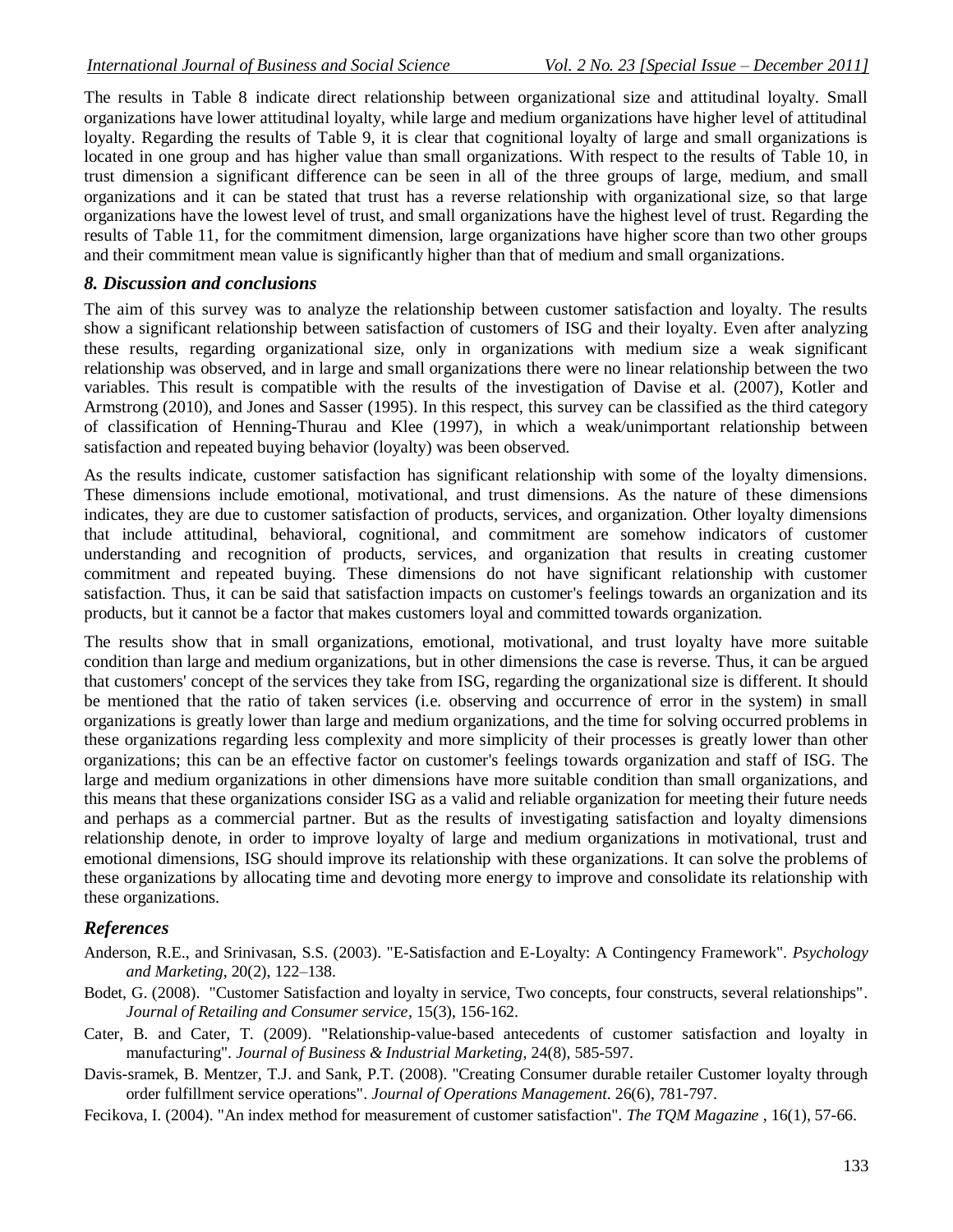- Gould, G. (1995). "Why it is customer loyalty that counts and how to measure it". *Managing Service Quality*, 7(4), 4- 26.
- Hansemark, O.C. and Albinsson, M. (2004). "Customer satisfaction and retention: the experience of individual employees". *Managing Service Quality*, 14(1), 40-57.
- Henning-Thurau, T. and Klee, A. (1997). "The impact of customer satisfaction and relationship quality on customer retention: a critical reassessment and model development". *Psychology & Marketing*, 14(8), 737-764.
- IEEE (1991). "IEEE std 610.12-1990 IEEE standard glossary of software engineering terminology", in *IEEE software engineering standards collection*. New York: The Institute of Electrical and Electronics Engineers.
- Issac, G., Rajendran, C. and Anantharaman, R.N. (2006). "An instrument for the measurement of customer perceptions of quality management in the software industry: An empirical study in India". *Software Quality Journal*, 14(4), 291-308.
- Jones, T.O. and Sasser, E.W. (1995). "Why satisfied customers defect". *Harvard Business Review*, 73(6), 88-99.
- Khan, R.A., Mustafa, K. and Ahson, S.I. (2006). *Software quality: Concepts and practices*. Oxford: Alpha Science.
- Khosravi, K. and Gueheneuc, Y.G. (2004). *A quality model for design patterns*. University of Montreal: Technical Report 1249.
- Kotler, P. and Armstrong, G. (2010). *Principles of marketing*. India: Pearson Education Ltd.
- Lee, M.S., Hsiao, H.D. and Yang, M.F. (2010). "The study of the relationships among experimental marketing, service quality, customer satisfaction and customer loyalty". *International Journal of Organizational Innovation*, 3(2), 353-379.
- Mc Carthy, D.G. (1997). *The Loyalty Link: How Loyal Employees Create Loyal Customers*. New York, NY: John Wiley and Sons Inc.
- Oliver, R.L. (1997). *Satisfaction: A Behavioral Perspective on the Consumer*. New York, NY: McGraw-Hill.
- Reichheld, F., and Sasser, W.E. (1990). "Zero defections: quality comes to services". *Harvard Business Review*, 68(5), 105-111.
- Sudhahar, J.C., Israel, D., Britto, A. and Selvam, M. (2006). "Service Loyalty Measurement Scale: A Reliability Assessment". *American Journal of Applied Sciences*, 3(4), 1814-1818.
- Walsh, G., Evanschitzky, H. and Wunderlich, M. (2008). "Identification and analysis of moderator variables : Investigating the customer satisfaction-loyalty link". *European Journal of Marketing*, 42(9/10), 977-1004.
- Walsh, G., Gwinner, K.P. and Swanson, S.R. (2004). "What makes mavens tick? Exploring the motives of market mavens' initiation of information diffusion". *Journal of Consumer Marketing*, 21(2), 109-122.
- Yuen, K.K.F. and Lau, H.C.W. (2011). "A fuzzy group analytical hierarchy process approach for software quality assurance management: Fuzzy logarithmic least squares method". *Expert Systems with Applications*, 38(8), 10292-10302.
- Zineldin, M. (2000). *TRM: Total Relationship Management,* Lund: Studentlitteratur.

**Table 1. Pearson correlation coefficient between customer satisfaction and loyalty**

| <b>Hypothesis</b> | Confidence level | ∠-Value | Pearson correlation coefficient |
|-------------------|------------------|---------|---------------------------------|
|                   |                  |         | .83                             |

#### **Table 2. Pearson correlation coefficient between customer satisfaction and loyalty variables regarding organizational size**

| <b>Hypothesis</b> | Error level | P-Value | Pearson correlation<br>coefficient | Organizational<br><b>Size</b> |
|-------------------|-------------|---------|------------------------------------|-------------------------------|
| ∠                 | 0.05        | 0.836   | 0.037                              | Large                         |
|                   | 0.05        | 0.012   | 0.327                              | Medium                        |
| 4                 | 0.05        | 0.518   | 0.168                              | Small                         |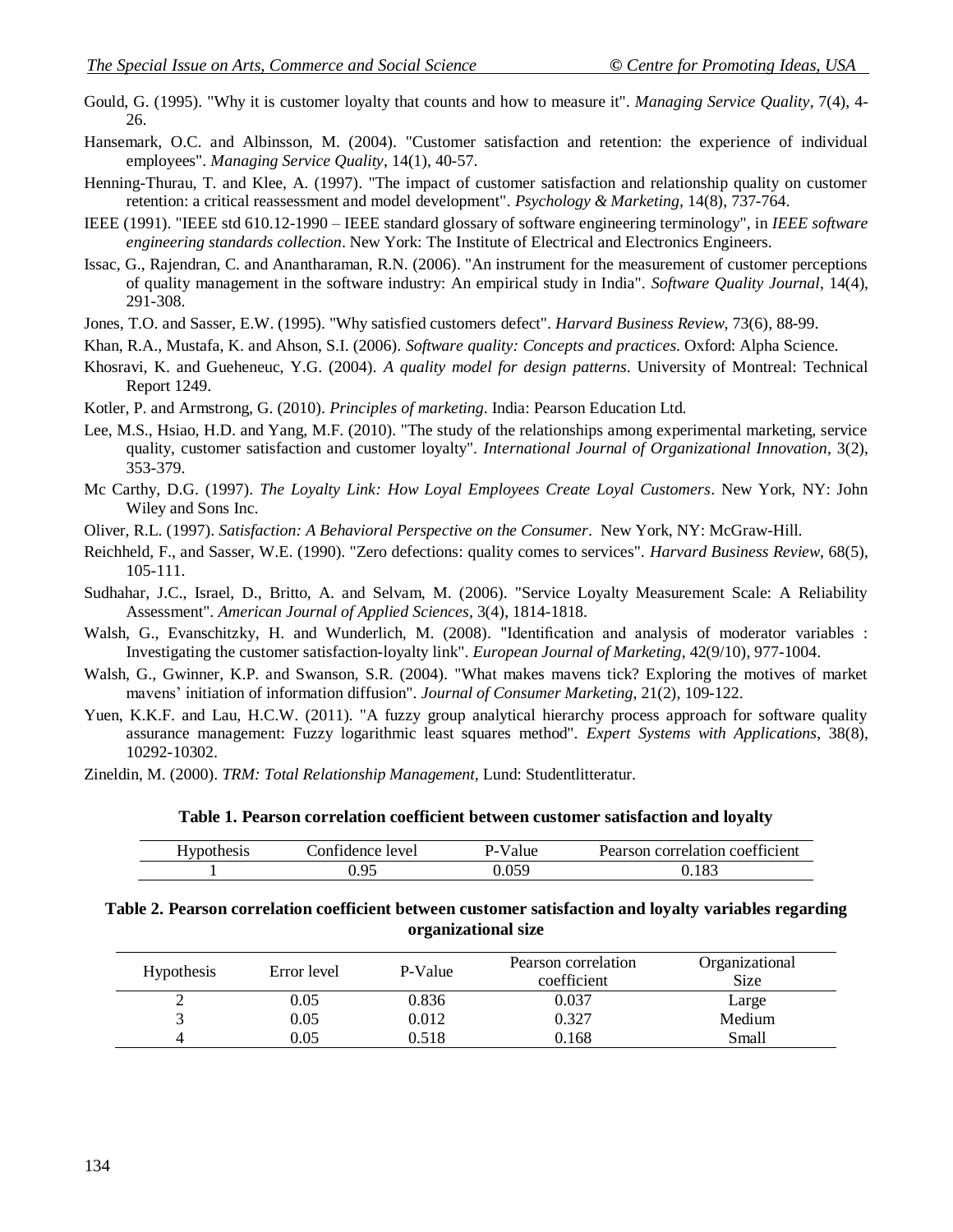| <b>Hypothesis</b> | Error level | P-Value | Pearson correlation<br>coefficient | Loyalty dimensions |
|-------------------|-------------|---------|------------------------------------|--------------------|
|                   | 0.05        | 0.624   | 0.045                              | <b>Behavioral</b>  |
| 6                 | 0.05        | 0.062   | 0.180                              | Attitudinal        |
| 7                 | 0.05        | 0.096   | 0.161                              | Cognitional        |
| 8                 | 0.05        | 0.000   | 0.363                              | Motivational       |
| 9                 | 0.05        | 0.033   | 0.205                              | Emotional          |
| 10                | 0.05        | 0.001   | 0.309                              | <b>Trust</b>       |
| 11                | 0.05        | 0.062   | 0.180                              | Commitment         |

#### **Table 3. Pearson correlation coefficient between satisfaction and loyalty dimensions**

#### **Table 4. Test results of ANOVA**

| Loyalty      |                       | Sum of  | D.f.           | Mean   | F      |      |
|--------------|-----------------------|---------|----------------|--------|--------|------|
| Dimensions   |                       | Squares |                | Square |        | Sig. |
|              | <b>Between Groups</b> | 7.706   | $\mathfrak{D}$ | 3.853  | 11.409 | .000 |
| Emotional    | <b>Within Groups</b>  | 35.457  | 105            | .338   |        |      |
|              | Total                 | 43.163  | 107            |        |        |      |
|              | <b>Between Groups</b> | 16.751  | $\overline{2}$ | 8.375  | 20.729 | .000 |
| Motivational | <b>Within Groups</b>  | 42.424  | 105            | .404   |        |      |
|              | Total                 | 59.175  | 107            |        |        |      |
|              | <b>Between Groups</b> | 7.527   | $\mathfrak{D}$ | 3.764  | 7.293  | .001 |
| Behavioral   | <b>Within Groups</b>  | 54.185  | 105            | .516   |        |      |
|              | Total                 | 61.712  | 107            |        |        |      |
|              | <b>Between Groups</b> | 15.682  | $\overline{2}$ | 7.841  | 12.433 | .000 |
| Attitudinal  | <b>Within Groups</b>  | 66.223  | 105            | .631   |        |      |
|              | Total                 | 81.905  | 107            |        |        |      |
|              | <b>Between Groups</b> | 7.418   | $\overline{2}$ | 3.709  | 5.490  | .005 |
| Cognitional  | <b>Within Groups</b>  | 70.938  | 105            | .676   |        |      |
|              | Total                 | 78.356  | 107            |        |        |      |
|              | <b>Between Groups</b> | 16.066  | 2              | 8.033  | 11.465 | .000 |
| <b>Trust</b> | <b>Within Groups</b>  | 73.567  | 105            | .701   |        |      |
|              | Total                 | 89.633  | 107            |        |        |      |
|              | <b>Between Groups</b> | 23.275  | $\overline{2}$ | 11.638 | 13.554 | .000 |
| Commitment   | <b>Within Groups</b>  | 90.153  | 105            | .859   |        |      |
|              | Total                 | 113.428 | 107            |        |        |      |
|              | <b>Between Groups</b> | .306    | $\overline{2}$ | .153   | .317   | .729 |
| Loyalty      | <b>Within Groups</b>  | 50.689  | 105            | .483   |        |      |
|              | Total                 | 50.995  | 107            |        |        |      |

## **Table 5. The results of Tukey post hoc test for emotional loyalty**

| Size   | N  |        | Subset for alpha $= 0.05$ |
|--------|----|--------|---------------------------|
|        |    |        |                           |
| Large  | 33 | 2.8333 |                           |
| Medium | 58 | 3.2008 |                           |
| Small  | 17 |        | 3.6503                    |
|        |    | .050   | 1000                      |

#### **Table 6. The results of Tukey post hoc test for motivational loyalty**

| <b>Size</b> | N  | Subset for alpha = $0.05$ |        |
|-------------|----|---------------------------|--------|
|             |    |                           |        |
| Large       | 33 | 2.8837                    |        |
| Medium      | 58 | 2.9657                    |        |
| Small       | 17 |                           | 4.0128 |
| Sig.        |    | .879                      | 1.000  |